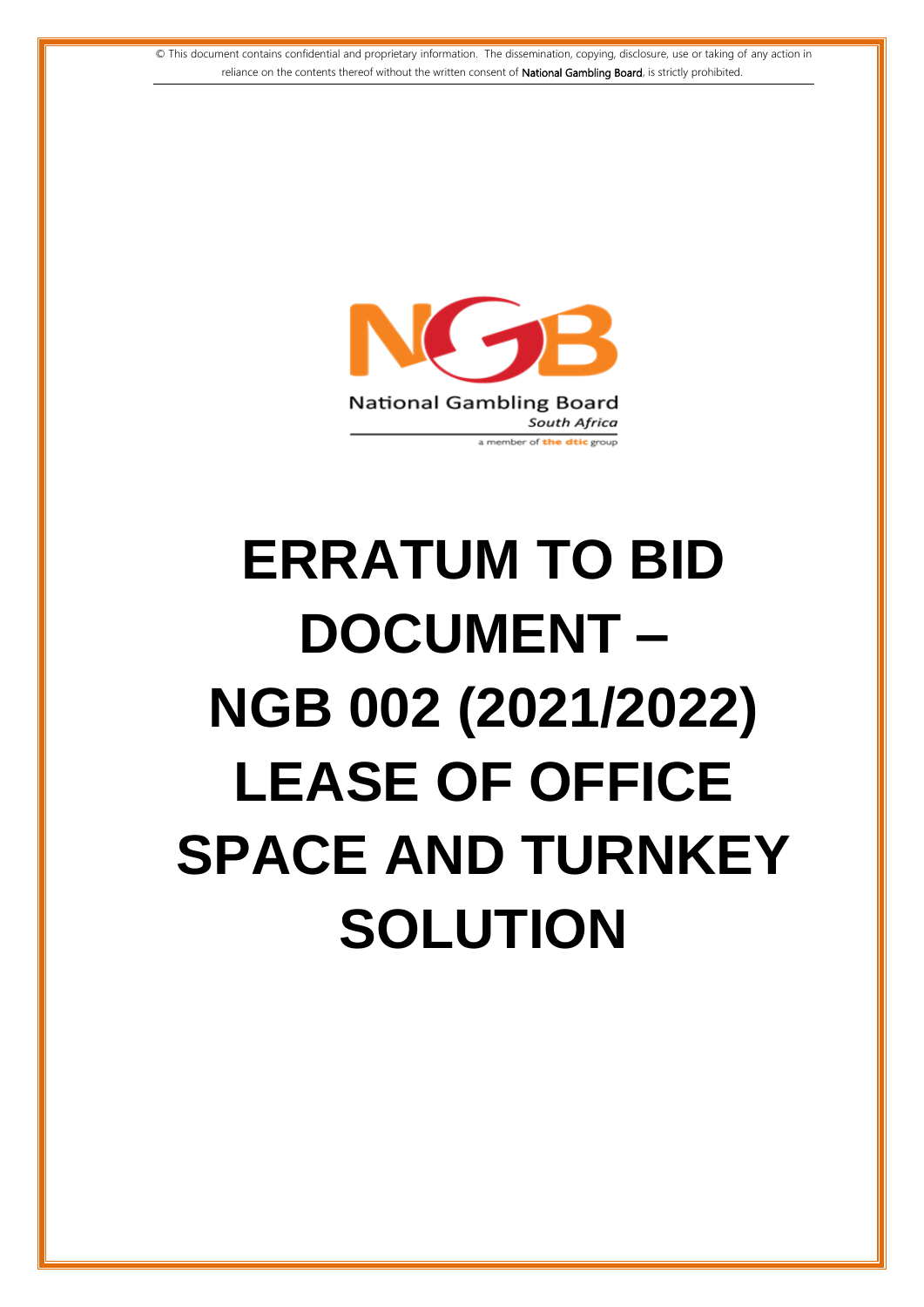### **1. PART B: TERMS OF REFERENCE**

Reference to "*One (1) Architect*" in paragraph 2.5.1: EVALUATION CRITERIA (Expertise and experience of proposed team) as set out on Pages 22 to 24 is hereby deleted.

Clause 2.5.1 – EVALUATION CRITERIA on pages 22 to 24 is amended as follows:

| <b>EVALUATION CRITERIA</b>                                                                                                              |  |   |   | <b>Rating</b> |   |        | <b>Total</b> |
|-----------------------------------------------------------------------------------------------------------------------------------------|--|---|---|---------------|---|--------|--------------|
|                                                                                                                                         |  | 2 | 3 | 4             | 5 | Weight |              |
| The Bids will be evaluated on a scale of $1 - 5$ in accordance with the criteria below. The rating will be as follows: $1 =$ Very poor, |  |   |   |               |   |        |              |
| $2 = Poor$ , $3 = Good$ , $4 = Very good$ , $5 = Excellent$                                                                             |  |   |   |               |   |        |              |
| 1. Functionality                                                                                                                        |  |   |   |               |   |        |              |
| <b>Company track record:</b>                                                                                                            |  |   |   |               |   | 20     |              |
| A proven track record substantiated by reference to entities for                                                                        |  |   |   |               |   |        |              |
| which similar services have been provided for during the past                                                                           |  |   |   |               |   |        |              |
| five (05) years. The reference letters shall include the following                                                                      |  |   |   |               |   |        |              |
| information for each project undertaken:<br>Entity name;                                                                                |  |   |   |               |   |        |              |
| Contact name and telephone number;                                                                                                      |  |   |   |               |   |        |              |
| Date when service was rendered;<br>$\bullet$                                                                                            |  |   |   |               |   |        |              |
| Description of service;<br>٠                                                                                                            |  |   |   |               |   |        |              |
| Duration of project; and                                                                                                                |  |   |   |               |   |        |              |
| Contract price.                                                                                                                         |  |   |   |               |   |        |              |
|                                                                                                                                         |  |   |   |               |   |        |              |
| If more than three (03) letters are provided; the first three (03)                                                                      |  |   |   |               |   |        |              |
| letters will be considered.                                                                                                             |  |   |   |               |   |        |              |
| <b>Expertise and experience of proposed team:</b>                                                                                       |  |   |   |               |   | 20     |              |
|                                                                                                                                         |  |   |   |               |   |        |              |
| Relevant technical training and experience of the proposed                                                                              |  |   |   |               |   |        |              |
| project team. CV's of the proposed project team must be                                                                                 |  |   |   |               |   |        |              |
| included in the bid proposal and must indicate relevant                                                                                 |  |   |   |               |   |        |              |
| qualifications, skills and experience.                                                                                                  |  |   |   |               |   |        |              |
| <b>Minimum Key Personnel Experience</b>                                                                                                 |  |   |   |               |   |        |              |
| Five (5) points:                                                                                                                        |  |   |   |               |   |        |              |
| One (1) Project Manager (in the construction industry)                                                                                  |  |   |   |               |   |        |              |
| One (1) Architect                                                                                                                       |  |   |   |               |   |        |              |
| One (1) Interior Designer                                                                                                               |  |   |   |               |   |        |              |
| One (1) Quantity Surveyor<br>$\bullet$                                                                                                  |  |   |   |               |   |        |              |
|                                                                                                                                         |  |   |   |               |   |        |              |
| All personnel must have a degree or equivalent qualification                                                                            |  |   |   |               |   |        |              |
| where at least one professional in any area of specialisation                                                                           |  |   |   |               |   |        |              |
| has a masters or higher or equivalent qualification. In                                                                                 |  |   |   |               |   |        |              |
| addition, there must be a cumulative of thirty-five (35) years                                                                          |  |   |   |               |   |        |              |
| of relevant work experience.                                                                                                            |  |   |   |               |   |        |              |
| Four (4) points:                                                                                                                        |  |   |   |               |   |        |              |
| One (1) Project Manager (in the construction industry)                                                                                  |  |   |   |               |   |        |              |
| One (1) or more Architect                                                                                                               |  |   |   |               |   |        |              |
| One (1) or more Interior Designer                                                                                                       |  |   |   |               |   |        |              |
| One (1) or more Quantity Surveyor                                                                                                       |  |   |   |               |   |        |              |
|                                                                                                                                         |  |   |   |               |   |        |              |
| All personnel must have a degree or equivalent qualification                                                                            |  |   |   |               |   |        |              |
| where at least one professional in any area of specialisation                                                                           |  |   |   |               |   |        |              |
| has a honours or equivalent qualification. In addition, there                                                                           |  |   |   |               |   |        |              |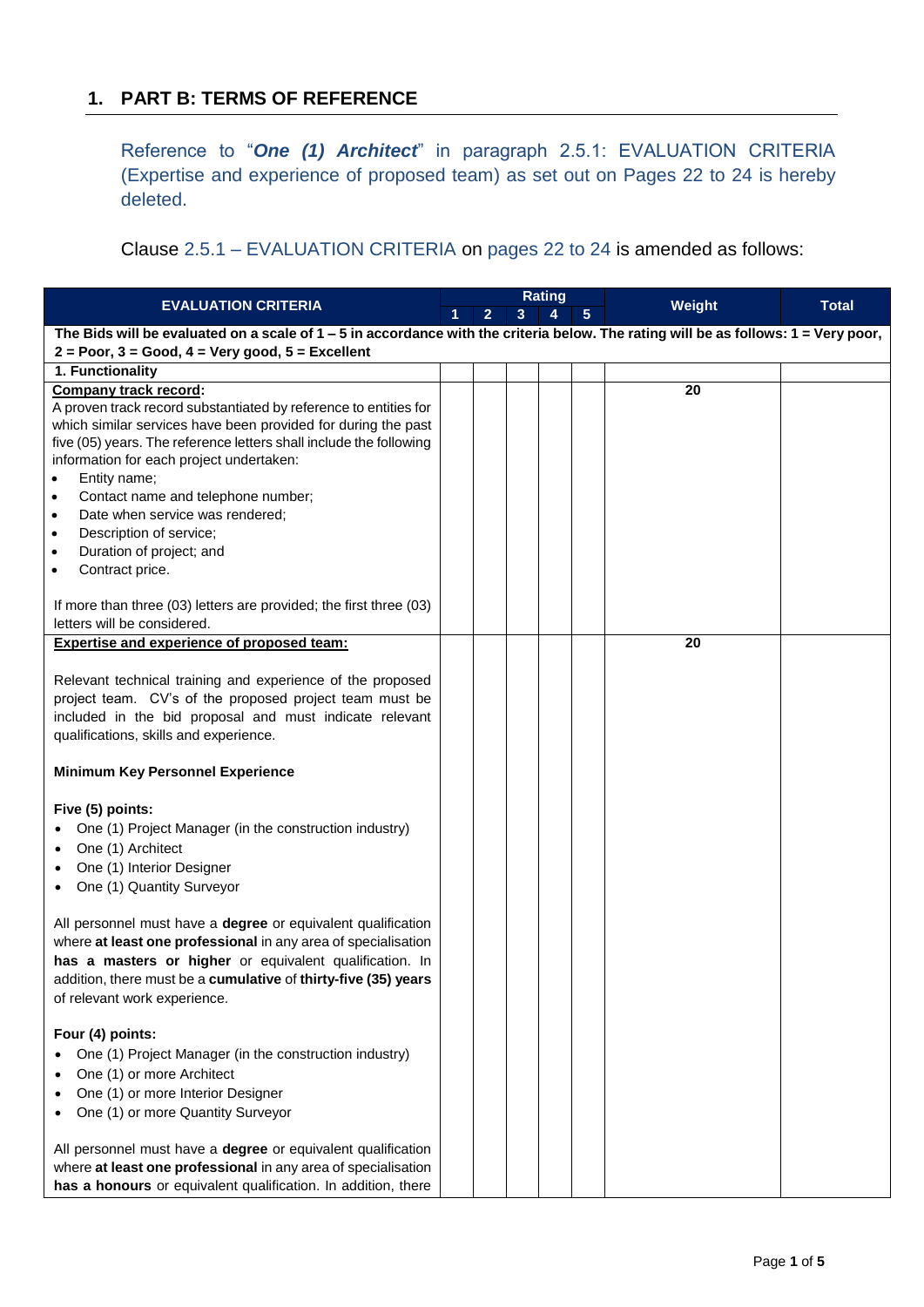| <b>EVALUATION CRITERIA</b>                                                                                                                                                                                                                                                                        |  |                |   | <b>Rating</b> |                |        | <b>Total</b> |
|---------------------------------------------------------------------------------------------------------------------------------------------------------------------------------------------------------------------------------------------------------------------------------------------------|--|----------------|---|---------------|----------------|--------|--------------|
|                                                                                                                                                                                                                                                                                                   |  | $\overline{2}$ | 3 | 4             | 5 <sup>5</sup> | Weight |              |
| must be a cumulative of twenty-five (25) years of relevant<br>work experience.                                                                                                                                                                                                                    |  |                |   |               |                |        |              |
| Three (3) points:<br>One (1) Project Manager (in the construction industry)<br>One (1) Architect<br>One (1) Interior Designer<br>One (1) Quantity Surveyor                                                                                                                                        |  |                |   |               |                |        |              |
| All personnel must have a degree or equivalent qualification<br>with a cumulative of fifteen (15) years of relevant work<br>experience.                                                                                                                                                           |  |                |   |               |                |        |              |
| CV(s) and certified copies of qualifications must be attached)                                                                                                                                                                                                                                    |  |                |   |               |                |        |              |
| Methodology and approach/Quality of the proposal:                                                                                                                                                                                                                                                 |  |                |   |               |                | 40     |              |
| In the proposal the bidder shall demonstrate their complete<br>understanding of the assignment and their ability to carry it out<br>efficiently and effectively.                                                                                                                                  |  |                |   |               |                |        |              |
| A clearly outlined workflow process covering each aspect of<br>the requirements must be apparent in the bid proposal.                                                                                                                                                                             |  |                |   |               |                |        |              |
| Bidders must provide a detailed description of how they intend<br>executing the assignment from inception to completion. This<br>must include a proposed project plan and timelines (Gant<br>Chart).                                                                                              |  |                |   |               |                |        |              |
| Value-adds:                                                                                                                                                                                                                                                                                       |  |                |   |               |                | 20     |              |
| Bidders must indicate details of how they intend to go beyond<br>the minimum bid specifications and propose a lease building<br>and turnkey solution. Bidders are encouraged to use their<br>experience from similar projects to identify gaps not<br>envisaged in the bid request for proposals. |  |                |   |               |                |        |              |
| <b>TOTAL POINTS FOR FUNCTIONALITY</b>                                                                                                                                                                                                                                                             |  |                |   |               |                | 100    |              |
| A Threshold of 60% is applicable                                                                                                                                                                                                                                                                  |  |                |   |               |                |        |              |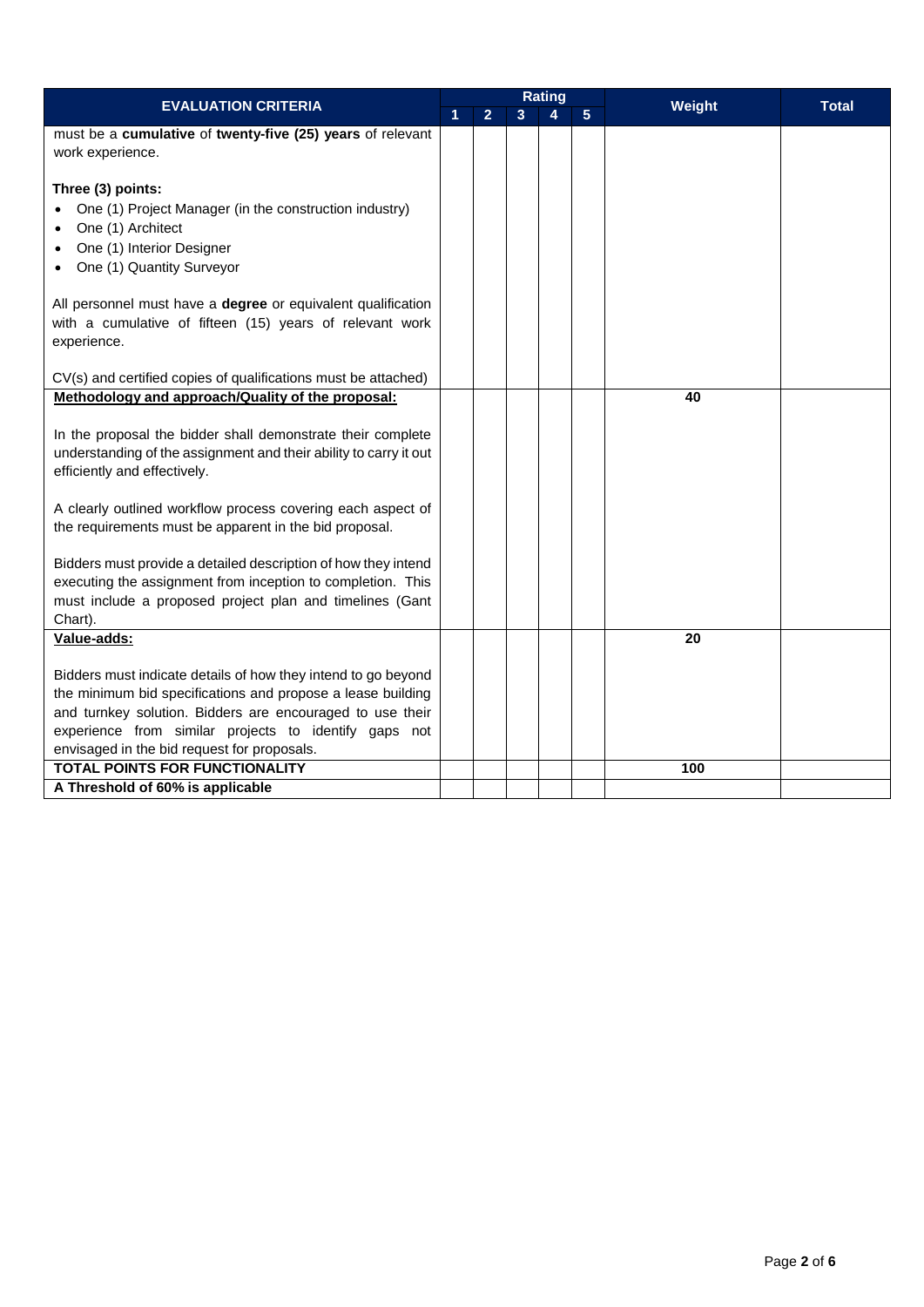#### **2. Quantities of Furniture to be purchased**

Reference to "*SBD 3.3*" in paragraph 2.5.1: PRICING SCHEDULE as set out on Pages 44 to 45 of the RFP is hereby amended by way of deletion and substitution with the following insertion to separate rental charges between SCHEDULE A and SCHEDULE B:

# **PRICING SCHEDULE (Professional Services) SBD 3.3**

**Lease of office space for a period of ten (10) years**

| <b>BID NUMBER: NGB 002 (2021/22)</b> | <b>CLOSING DATE: 26 October 2021</b> |
|--------------------------------------|--------------------------------------|
| <b>CLOSING TIME: 11H00 (CAT)</b>     |                                      |

OFFER TO BE VALID FOR **180** DAYS FROM THE CLOSING DATE OF BID.

\*\* (ALL APPLICABLE TAXES INCLUDED)

- 1. The accompanying information must be used for the formulation of proposals.
- 2. Bidders are required to indicate a ceiling price based on the total estimated time for completion of all phases and including all expenses inclusive of all applicable taxes for the project

#### **SCHEDULE A: RENTAL EXCLUDING TENANT INSTALLATION AND PURCHASES**

| <b>Description</b> | <b>Monthly rental cost</b><br>including Vat | <b>Monthly</b><br>operating costs<br>including Vat | <b>Annual total cost</b><br>including Vat |
|--------------------|---------------------------------------------|----------------------------------------------------|-------------------------------------------|
| Lease for year 1   |                                             |                                                    |                                           |
| Lease for year 2   |                                             |                                                    |                                           |
| Lease for year 3   |                                             |                                                    |                                           |
| Lease for year 4   |                                             |                                                    |                                           |
| Lease for year 5   |                                             |                                                    |                                           |
| Lease for year 6   |                                             |                                                    |                                           |
| Lease for year 7   |                                             |                                                    |                                           |
| Lease for year 8   |                                             |                                                    |                                           |
| Lease for year 9   |                                             |                                                    |                                           |
| Lease for year 10  |                                             |                                                    |                                           |
| <b>Total</b>       |                                             |                                                    |                                           |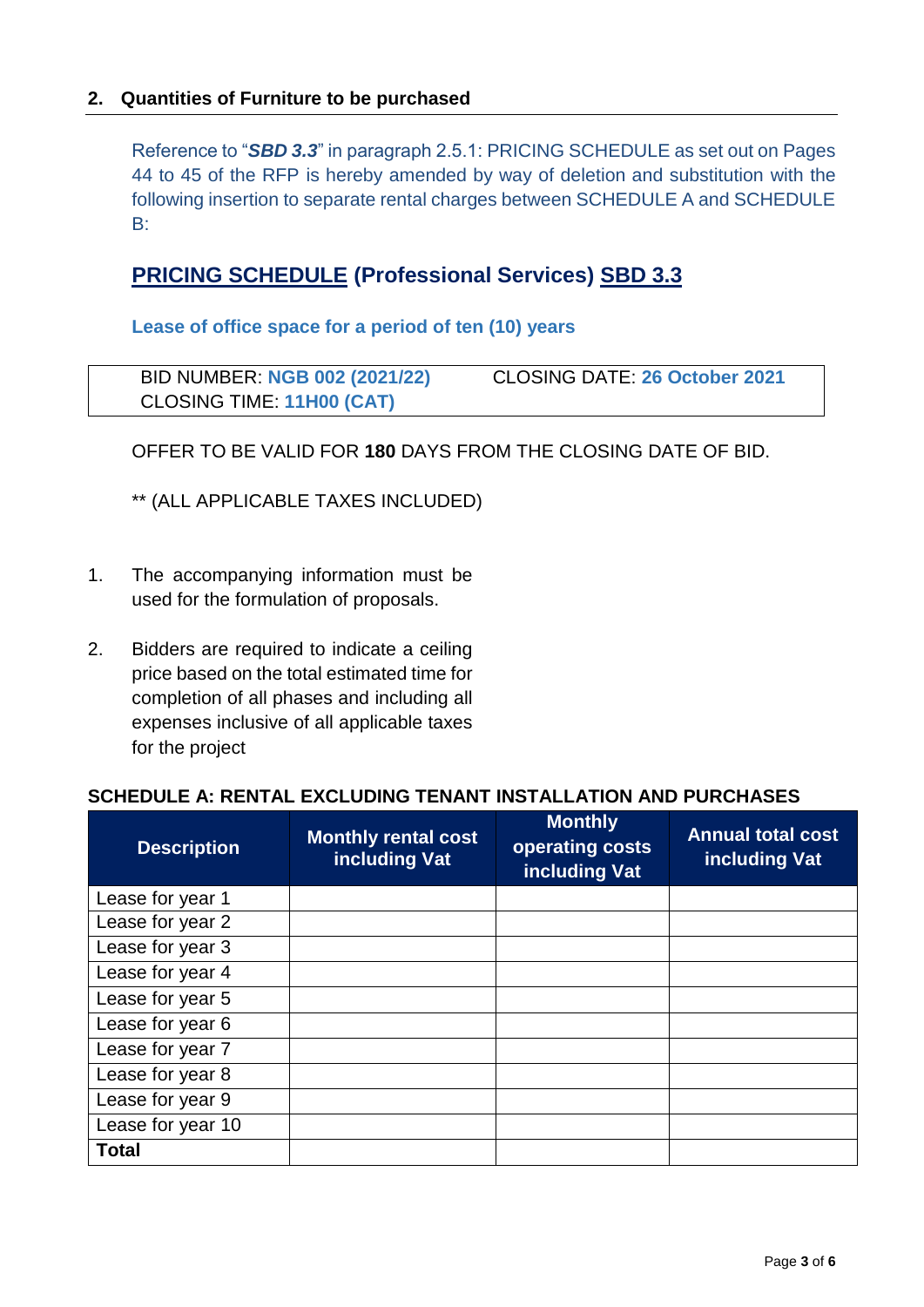# **SCHEDULE B: RECOVERY OF TENANT INSTALLATION AND PURCHASES, OR PORTION THEREOF**

Assuming that a VAT-inclusive amount of R12,000,000, **which is ONLY for evaluation purposes**, will be spent on tenant installation and purchases (including furniture purchases), please indicate a percentage or portion of the amount spent which will be recovered from the NGB over the duration of the lease.

| <b>Description</b> | <b>Amount spent on</b><br>tenant installation and<br>purchases including<br>Vat | <b>Formula</b><br>used or<br>percentage<br>to be<br>recovered | <b>Monthly amount to</b><br>be recovered from<br>the NGB including<br>Vat | <b>Annual total</b><br>cost including<br>Vat |
|--------------------|---------------------------------------------------------------------------------|---------------------------------------------------------------|---------------------------------------------------------------------------|----------------------------------------------|
| Lease for year 1   |                                                                                 |                                                               |                                                                           |                                              |
| Lease for year 2   |                                                                                 |                                                               |                                                                           |                                              |
| Lease for year 3   |                                                                                 |                                                               |                                                                           |                                              |
| Lease for year 4   |                                                                                 |                                                               |                                                                           |                                              |
| Lease for year 5   |                                                                                 |                                                               |                                                                           |                                              |
| Lease for year 6   |                                                                                 |                                                               |                                                                           |                                              |
| Lease for year 7   |                                                                                 |                                                               |                                                                           |                                              |
| Lease for year 8   |                                                                                 |                                                               |                                                                           |                                              |
| Lease for year 9   |                                                                                 |                                                               |                                                                           |                                              |
| Lease for year 10  |                                                                                 |                                                               |                                                                           |                                              |
| <b>Total</b>       |                                                                                 |                                                               |                                                                           |                                              |

## **SCHEDULE A plus SCHEDULE B =**

\_\_\_\_\_\_\_\_\_\_\_\_\_\_\_\_\_\_\_\_\_\_\_\_\_\_\_

R\_\_\_\_\_\_\_\_\_\_\_\_\_\_\_\_\_\_\_\_\_\_\_ (**TOTAL BID PRICE FOR A PERIOD OF 10 YEARS**)

**Amounts indicted in SCHEDULE A and SCHEDULE B must be added together to make up the total bid price. Please note that the amounts spent on tenant installations and purchases indicated in SCHEDULE B are for evaluation purpose only and may vary from the actual amount spent for tenant installation and purchases. While the estimated amount to be spent on tenant installation and purchases may vary from actual amounts spent, the formula or percentage used by the bidder to arrive at the amount recovered from the NGB is not subject to change.**

Period required for commencement with project after acceptance of bid

Are the rates quoted firm for the full period of contract? YES/NO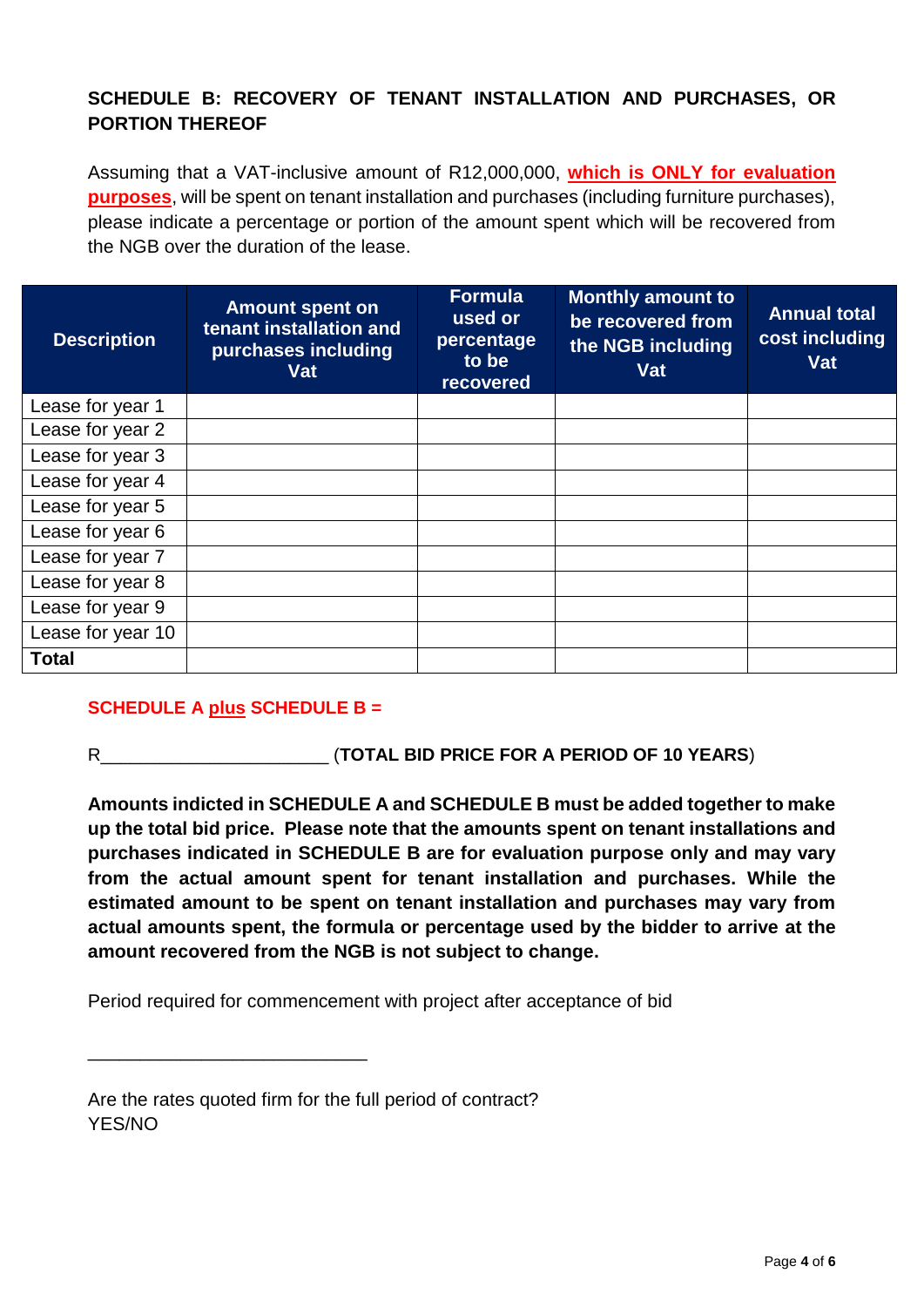If not firm for the full period, provide details of the basis on which adjustments will be applied for, for example consumer price index.

\_\_\_\_\_\_\_\_\_\_\_\_\_\_\_\_\_\_\_\_\_\_\_\_\_\_\_\_

Any queries regarding bidding procedures and technical information may be directed to: Name: Procurement Practitioner Email: [scm@ngb.org.za](mailto:scm@ngb.org.za)